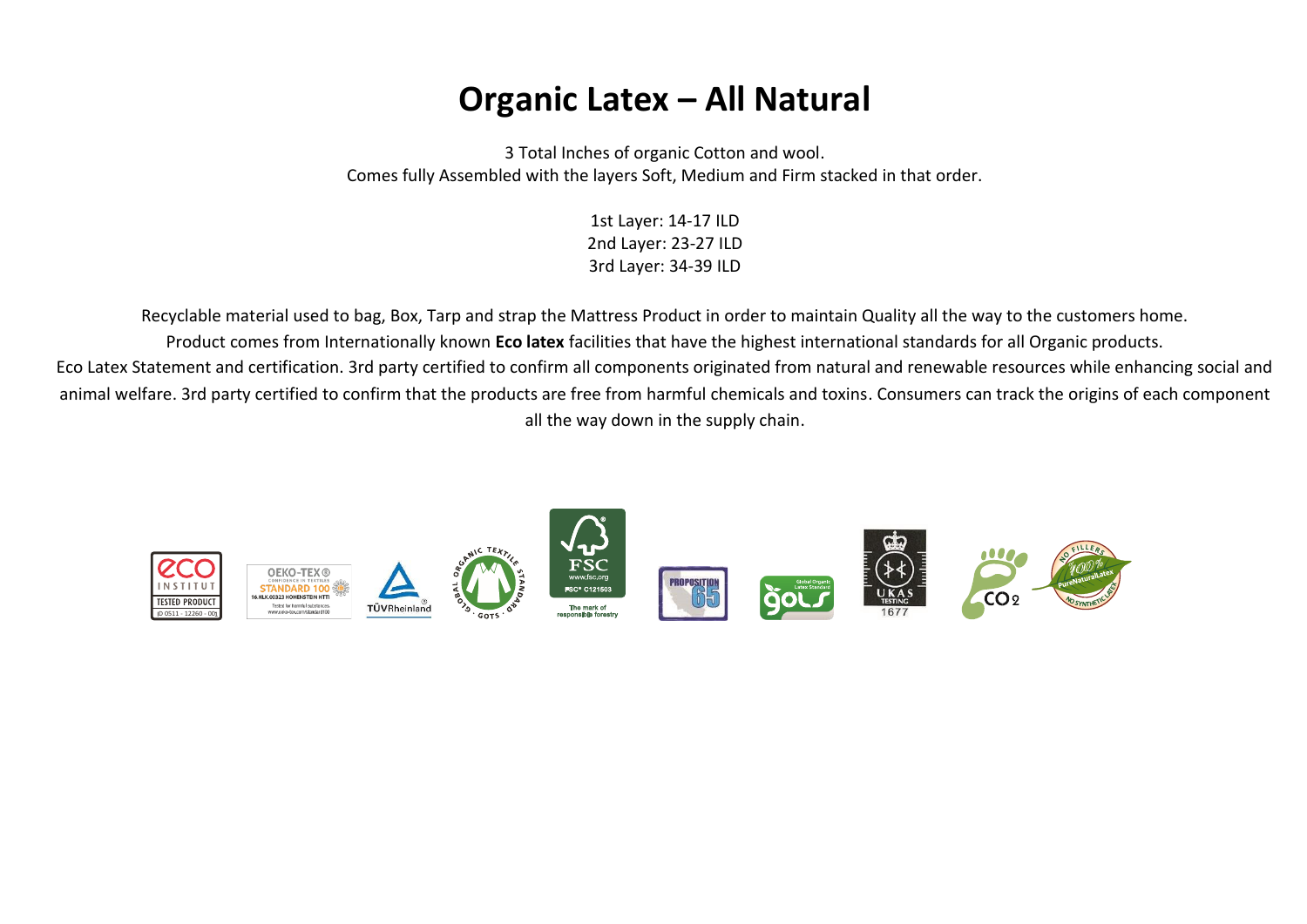# 3RD PARTY INTERNATIONAL CERTIFICATIONS & TESTING CONFIRMATIONS

### **ECO Institut GMBH, GermanyOEKO Tex**

*"Tested for Hazardous emissions and VOC (volatile organic compounds). Tested for harmful substances including illegal substances & Tested for Chlorophenol (Below limit of determination 0.1mg/Kg)" legally regulated substances in textile raw materials*.

The OEKO-TEX® Standard 100 is an independent testing and certification Test is done by the ECO institute Gmbh (Germany) for the residue system for textile raw materials, intermediate and end products at all stages harmful chemical fillers, synthetic rubber and hazardous components of production and emissions in the product. This and assures that in accordance with the Eco test criteria the latex mattress or sheet excludes harmful chemicals and consists of natural or organic Latex. Global Organic Latex Standards (GOLS)

#### **TUV Rheinland LGA Products GMBH, Germany**

Certification confirming that Products made from certified *"Tested for Stability and durability"* organic botanical latex processed according to Global Organic. This test evaluates the durability and the resilience characteristics of Latex Standards. The physical property of the mattress core and the hardness is essential to be checked as this ensures the quality and the

# **Control Union, Netherlands**

**Global Organic Textile Standards (GOTS)**

mark of conformity for long lasting durability with intended purpose.

**Associated Laboratories, California, USA**